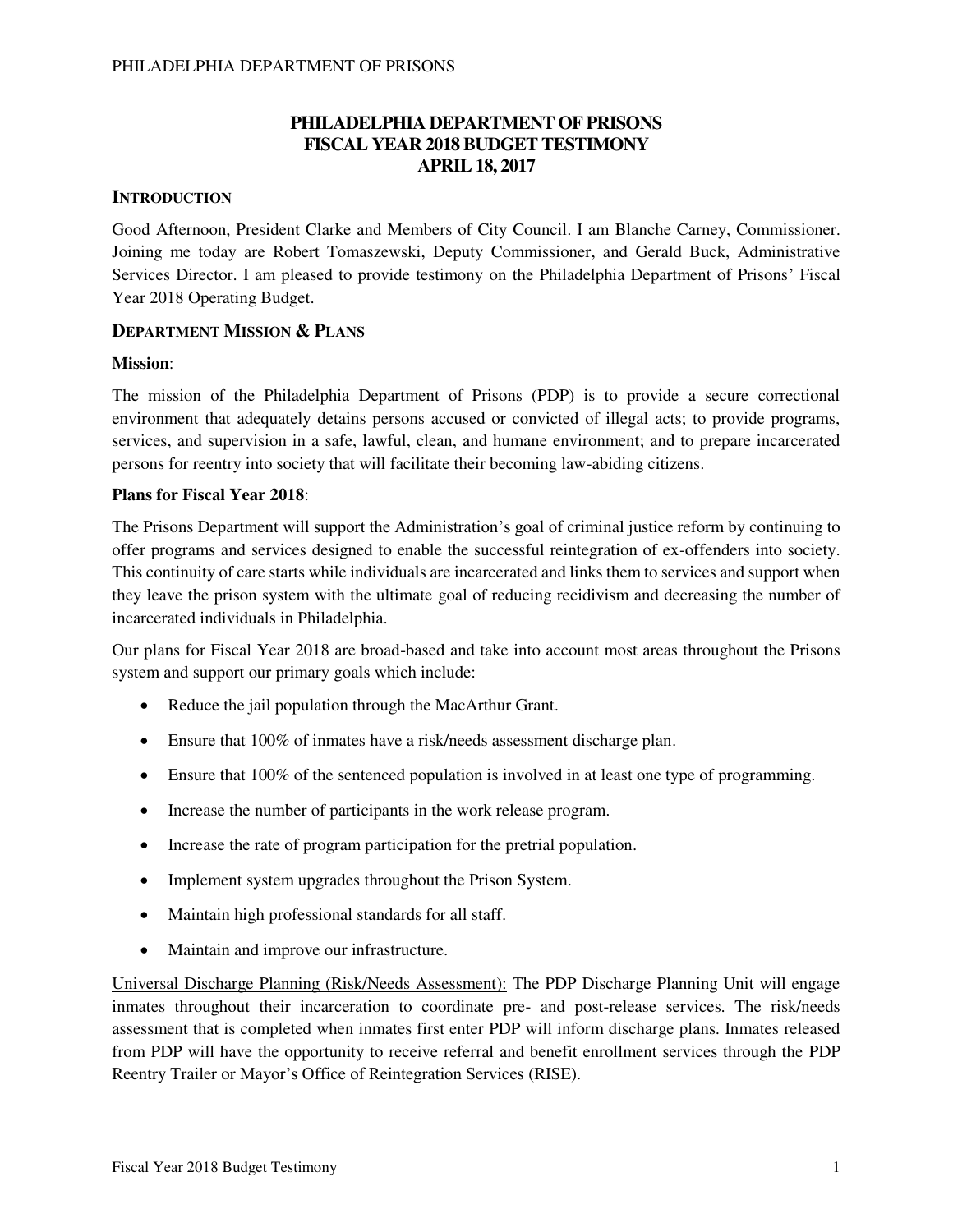Work Release Programming: An increased number of eligible inmates will be placed in the PDP Work Release Program. Inmates will be assigned to an institutional work assignment, a training program, a job readiness placement, and/or a school placement in preparation for interviews with potential employers. With the assistance of social work services managers and employment counselors, work release inmates will begin job searches for gainful employment before being released from PDP. PDP will expand employment services contracts with the selected vendor for job placement and retention of inmates in the Work Release Program. PDP will work with city departments to create apprenticeship pilot programs for workforce development for entry-level civil service employment.

RISE: PDP will continue to build staff capacity of RISE and support its operations to provide pre- and postrelease engagement of the population, for continuity of case management and provision of programs and services.

Inmate Medical Care: In FY18, medical services plans to accomplish the following: install a lab on campus for sexually transmitted disease testing to allow faster treatment of the 20% of infected inmates that are presently released prior to receiving lab results; enroll all eligible chronically ill inmates in Medical Assistance prior to release; increase first day prescription rate for behavioral health caseload patients to 90% of eligible patients; expand pilot effort to arrange post-release appointments for diabetics and hypertensive patients to all chronic care patients; and secure pre-release on-site interventions by DBH for seriously mentally ill patients.

MacArthur Safety & Justice Challenge Grant: With funding from the MacArthur Foundation, Philadelphia's criminal justice partner agencies participated in a comprehensive and data-driven planning process, and developed a reform plan that aims to reduce the population at PDP by 34%. Philadelphia's plan proposes substantial policy and programming changes to the pretrial process, and requires active PDP participation. In addition to sustained collaboration with the other criminal justice partners, PDP is integral to data-sharing and the development of new programs for pretrial and sentenced inmates.

Prison Department Renovations: PDP will implement facility infrastructure improvements and security upgrades and address electric, plumbing, maintenance and mechanical needs throughout the system. This includes the following projects, which will be completed in FY18: CFCF Security Upgrades, House of Correction/CFCF Emergency Power Auto Transfer, and the Prisons Warehouse Roof Renovations and Sprinkler/Fire Alarm Project. It also includes the following projects, which will be completed or continued in FY19: Capital renovations to the PICC Fire Alarm System, Video Surveillance Upgrades, PhilaCOR Gymnasium Lighting Energy Efficiency improvement, CFCF Lighting Replacement –  $2<sup>nd</sup>$  & 3rd Floors (Energy Efficiency Improvement) and the new Prisons Academy/MIS Facility.

Jail Management System Upgrade: PDP will continue to undertake a major modernization of its Jail Management System to replace an antiquated system that is over 30 years old and is not user friendly. The upgrade of Lock and Track will be "State of the Art" and will increase the system's reporting capacity and improve data-sharing between PDP and other criminal justice system agencies. The Jail Management system is expected to be fully operational by the  $2<sup>nd</sup>$  quarter of FY18.

Employee Time Management System: PDP will begin the implementation the Employee Time Management System (KRONOS) in FY17 as a pilot program at CFCF with full implementation to all facilities in FY18. This system will help PDP better manage correctional staffing deployment and track staffing shortages due to call-outs that result in overtime usage, and reduce inefficiencies.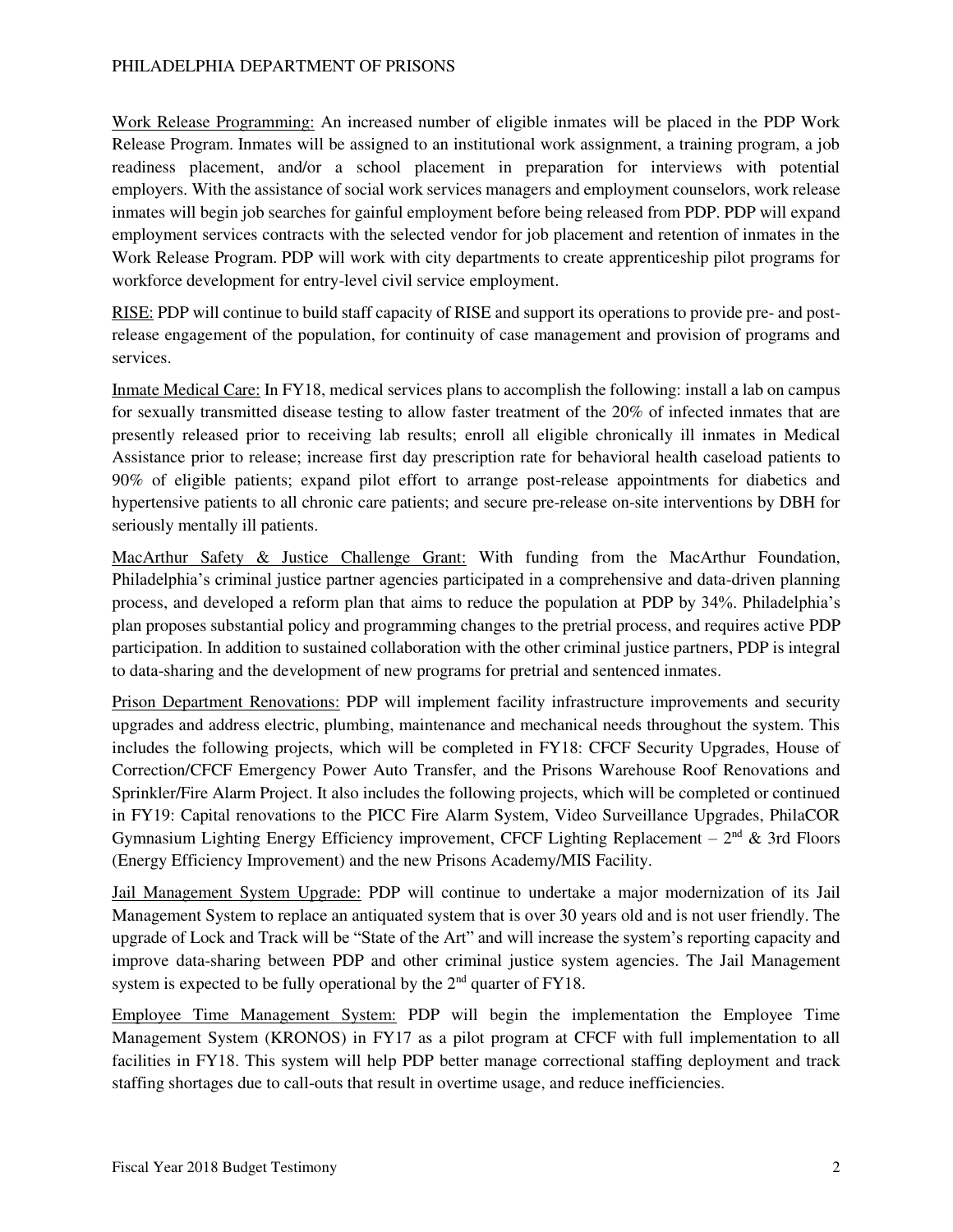Inventory Management System: PDP will begin the implementation of this system in the  $4<sup>th</sup>$  quarter of FY17. This system will replace an outdated system that was established over 20 years ago and can no longer be supported. The system will provide state-of-the-art inventory management so that warehoused inventory may be reduced. It will allow for barcode scanning and integration with the maintenance unit's Prison Work Order System.

Prison Work Order System: PDP will begin the implementation of this system in the 1<sup>st</sup> quarter of FY18. The Prison Work Order System will be integrated with the Inventory Management System. This system will allow PDP to improve its management of work orders, preventive maintenance, and jobs planning. It will also allow for tracking of maintenance expenses by facility.

Correctional Staff Training: PDP will continue to provide correctional staff with professional development and continuing education opportunities whenever possible. This will allow PDP to maintain the highest level of professionalism among its correctional staff, ensuring that all staff treat inmates with respect and dignity while following all personal safety protocols.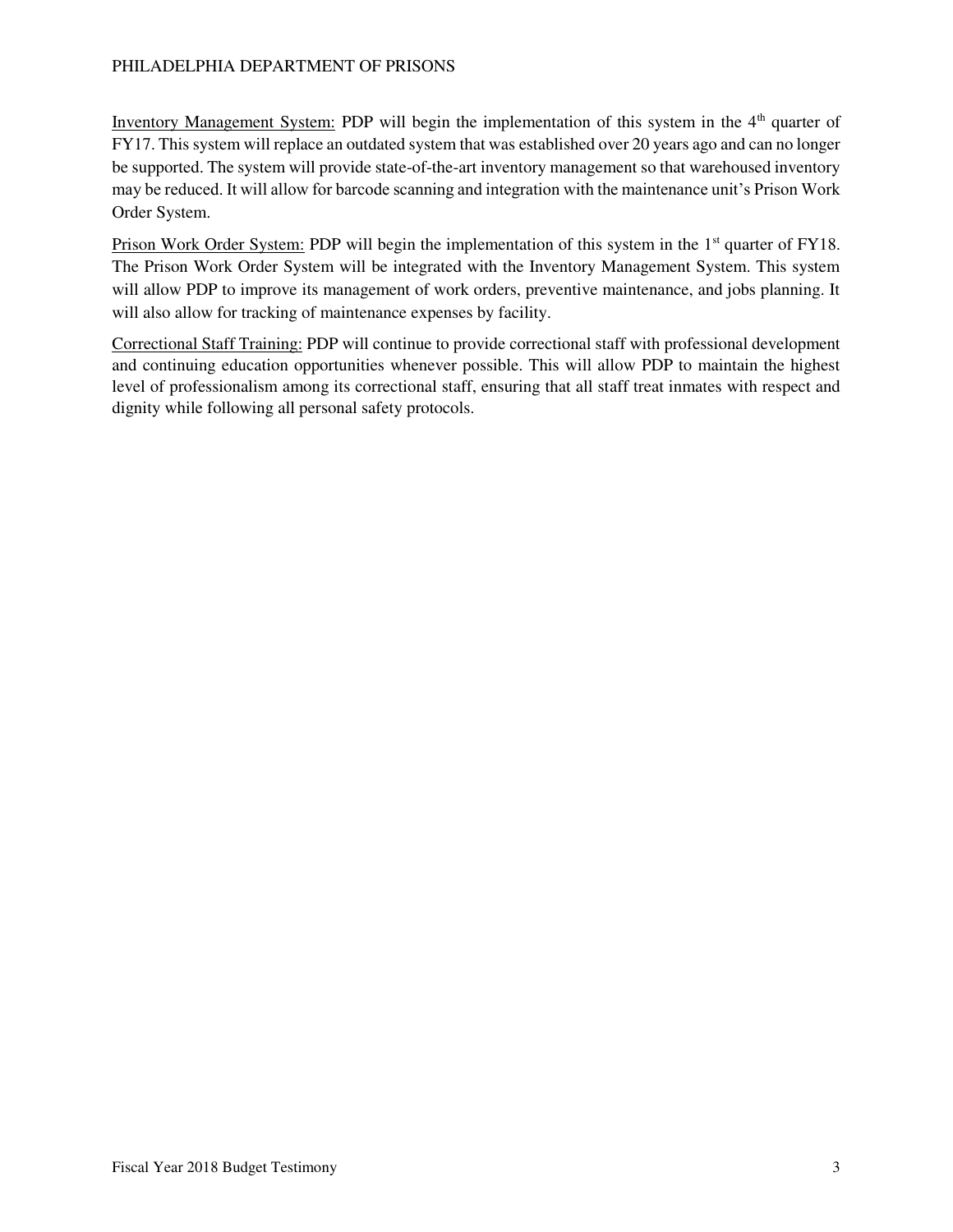# **BUDGET SUMMARY & OTHER BUDGET DRIVERS**

| <b>Staff Demographics Summary (as of December 2016)</b> |           |           |           |           |  |  |  |  |  |  |  |  |
|---------------------------------------------------------|-----------|-----------|-----------|-----------|--|--|--|--|--|--|--|--|
|                                                         | Total     | Minority  | White     | Female    |  |  |  |  |  |  |  |  |
| Number of Full-Time Staff                               | 2,326     | 2,042     | 284       | 1,094     |  |  |  |  |  |  |  |  |
| Number of Civil Service-Exempt Staff                    | 6         | 5         | 1         | 3         |  |  |  |  |  |  |  |  |
| Number of Executive Staff (deputy level and above)      | 4         | 3         |           | 2         |  |  |  |  |  |  |  |  |
| Average Salary, Full-Time Staff                         | \$45,952  | \$43,565  | \$49,330  | \$45,944  |  |  |  |  |  |  |  |  |
| Average Salary, Civil Service-Exempt Staff              | \$45,952  | \$49,330  | \$102,000 | \$79,832  |  |  |  |  |  |  |  |  |
| Average Salary, Executive Staff                         | \$124,000 | \$131,000 | \$124,000 | \$150,000 |  |  |  |  |  |  |  |  |
| Median Salary, Full-Time Staff                          | \$43,565  | \$43,565  | \$43,565  | \$43,565  |  |  |  |  |  |  |  |  |
| Median Salary, Civil Service-Exempt Staff               | \$90,665  | \$43,565  | \$49,330  | \$79,832  |  |  |  |  |  |  |  |  |
| Median Salary, Executive Staff                          | \$110,000 | \$100,000 | \$111,000 | \$111,000 |  |  |  |  |  |  |  |  |

| <b>Employment Levels (as of December 2016)</b> |                 |          |  |  |  |  |  |  |  |  |
|------------------------------------------------|-----------------|----------|--|--|--|--|--|--|--|--|
|                                                | <b>Budgeted</b> | Filled   |  |  |  |  |  |  |  |  |
| Number of Full-Time Positions                  | 2,325           | 2,326    |  |  |  |  |  |  |  |  |
| Number of Part-Time Positions                  |                 |          |  |  |  |  |  |  |  |  |
| Number of Civil-Service Exempt<br>Positions    | 2,325           | 2,326    |  |  |  |  |  |  |  |  |
| Number of Executive Positions                  |                 |          |  |  |  |  |  |  |  |  |
| Average Salary of All Full-Time<br>Positions   | \$45,952        | \$45,952 |  |  |  |  |  |  |  |  |
| Median Salary of All Full-Time<br>Positions    | \$43,565        | \$43,565 |  |  |  |  |  |  |  |  |

### **General Fund Financial Summary by Class**

| <b>OCHUTAI FUNU FINANCIAI SUMMAI Y DY CIASS</b> |                |                    |                |                    |                |                  |
|-------------------------------------------------|----------------|--------------------|----------------|--------------------|----------------|------------------|
|                                                 | FY16 Original  | FY16 Actual        | FY17 Original  | FY17 Estimated     | FY18 Proposed  | Difference:      |
|                                                 | Appropriations | <b>Obligations</b> | Appropriations | <b>Obligations</b> | Appropriations | <b>FY18-FY17</b> |
| Class 100 - Employee Compensation               | \$142,261,074  | \$141,068,023      | \$147,301,168  | \$148,377,693      | \$147,427,858  | $(\$949,835)$    |
| Class 200 - Purchase of Services                | \$105,455,001  | \$104,913,016      | \$105,455,001  | \$108,055,001      | \$105,455,001  | $(\$2,600,000)$  |
| Class 300 - Materials and Supplies              | \$4,209,298    | \$3,744,975        | \$4,209,298    | \$4,209,298        | \$4,209,298    | \$0              |
| Class 400 - Equipment                           | \$564,446      | \$1,007,085        | \$564,446      | \$564,446          | \$564,446      | \$0              |
| Class 500 - Contributions                       | \$1,301,757    | \$2,265,226        | \$1,301,757    | \$1,301,757        | \$1,301,757    | \$0              |
| Class 700 - Debt Service                        | \$0            | \$0                | \$0            | \$0                | \$0            | \$0              |
| Class 800 - Payment to Other Funds              | \$0            | \$0                | \$0            | \$0                | \$0            | \$0              |
| Class 900 - Advances/Misc. Payments             | \$0            | \$0                | \$0            | \$0                | \$0            | \$0              |
|                                                 | \$253,791,576  | \$252,998,325      | \$258,831,670  | \$262,508,195      | \$258,958,360  | $(\$3,549,835)$  |

| <b>Professional Services Contracts Summary</b> |              |              |              |              |              |                       |  |  |  |  |  |  |  |
|------------------------------------------------|--------------|--------------|--------------|--------------|--------------|-----------------------|--|--|--|--|--|--|--|
|                                                | <b>FY12</b>  | FY13         | <b>FY14</b>  | <b>FY15</b>  | <b>FY16</b>  | FY17 YTD<br>(01 & 02) |  |  |  |  |  |  |  |
| Total amount of contracts                      | \$79,072,673 | \$99,465,702 | \$50,073,627 | \$59.594.695 | \$48,911,320 | \$30,254,440          |  |  |  |  |  |  |  |
| Total amount to M/W/DSBE                       | \$20,431,277 | \$28,411,379 | \$19,644,782 | \$28,989,774 | \$28,770,444 | \$15,945,352          |  |  |  |  |  |  |  |
| <b>Participation Rate</b>                      | 26%          | 29%          | 39%          | 49%          | 59%          | 53%                   |  |  |  |  |  |  |  |

| <b>M/W/DSBE Contract Participation Goal</b> |             |      |             |
|---------------------------------------------|-------------|------|-------------|
|                                             | <b>FY16</b> | FY17 | <b>FY18</b> |
| M/W/DSBE Contract Participation Goal        | $30\%$      | 35%  | 37%         |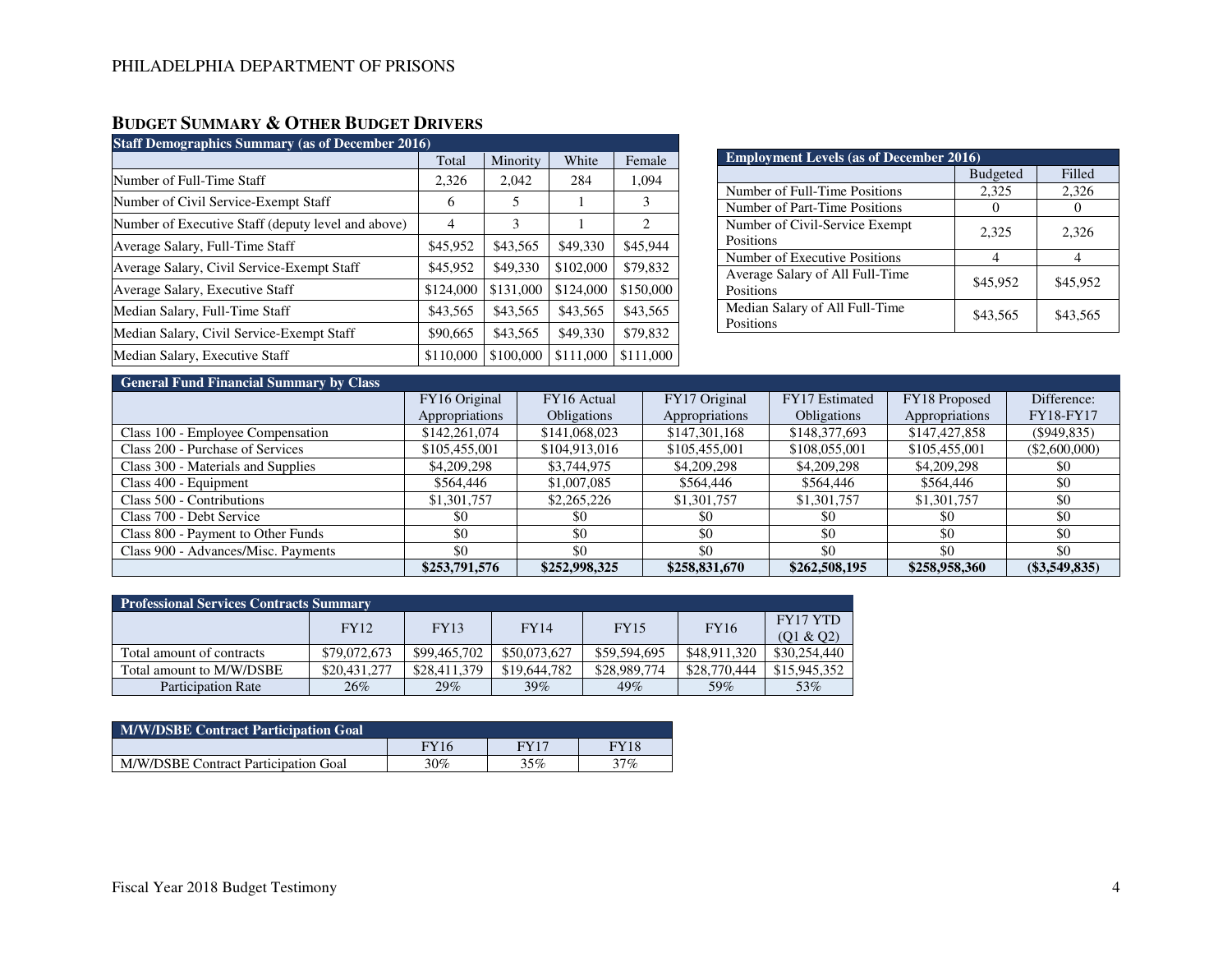### **PROPOSED BUDGET OVERVIEW**

### **Proposed Funding Request**:

The proposed Fiscal Year 2018 General Fund budget totals \$258,958,360, a decrease of \$3,549,835 below Fiscal Year 2017 estimated obligation levels. This decrease is primarily due to the elimination of one-time union bonuses (\$1,032,000), and a reduction in inmate housing requirements (\$2.6 million).

The proposed budget includes:

- \$147,427,858 in Class 100, a decrease of \$949,835 below FY17. This funding will provide funding for 2,325 employees.
- \$105,455,001 in Class 200, a \$2.6 million decrease below FY17. This allocation will primarily provide funding for Inmate Medical Contracts (\$65.6 million), Inmate Food Contract (\$13.9 million), PDP Maintenance Contract for CFCF/PICC (\$12.1 million), Repair & Maintenance Contracts (\$1.6 million) and Inmate Housing (\$8.5 million).
- \$4.2 million in Class 300, the same level of funding as in FY17. This allocation will primarily provide funding for Correctional Officer Uniforms, Inmate Clothing, Blankets, Sheeting, Oil Burner, Boilers and HVAC supplies, Pump Repairs, Overhead Door Maintenance, Soap, Detergent, Toilet Paper, Paper Towels, Sanitary Wipes, Office Supplies and Printer Cartridges.
- \$564,446 in Class 400, the same level of funding as in FY17. This allocation will primarily provide funding for Computer Equipment replacement, Plumbing& A/C Equipment, Maintenance Equipment and Furniture.
- $\bullet$  \$1,301,757 in Class 500, the same level of funding as in FY17. This funding will cover the cost of Inmate Work Payments.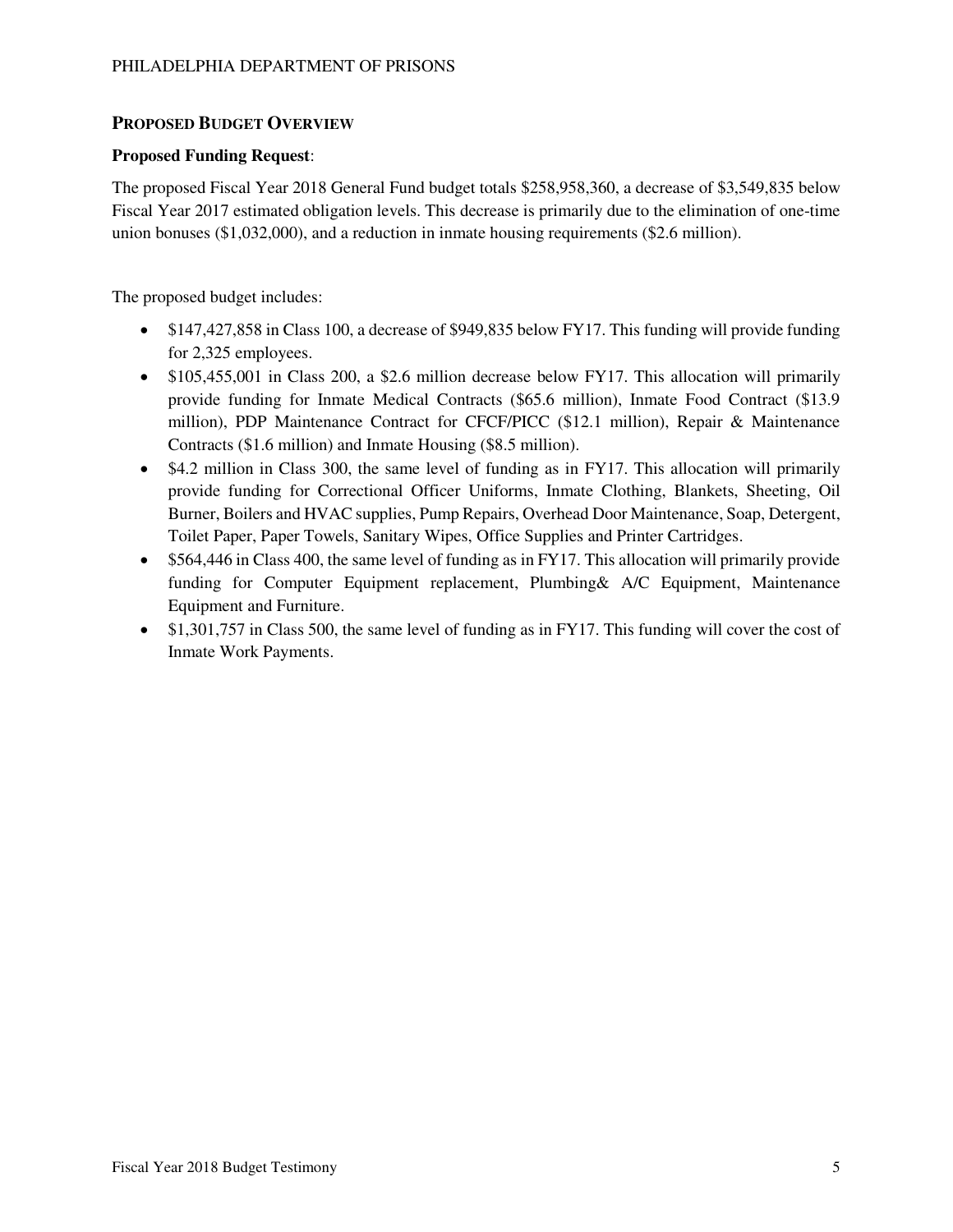# **STAFFING LEVELS**

The department is requesting 2,325 budgeted positions for FY18, the same level as in FY17.

# **NEW HIRES**

| New Hires 2016 (July 1, 2016 to present) |                     |
|------------------------------------------|---------------------|
|                                          | <b>Total Number</b> |
| <b>Black or African</b><br>American      | 87                  |
| Asian                                    | 12                  |
| Hispanic or Latino                       | 18                  |
| White                                    | 20                  |
| Other                                    | O                   |
| Total                                    | 137                 |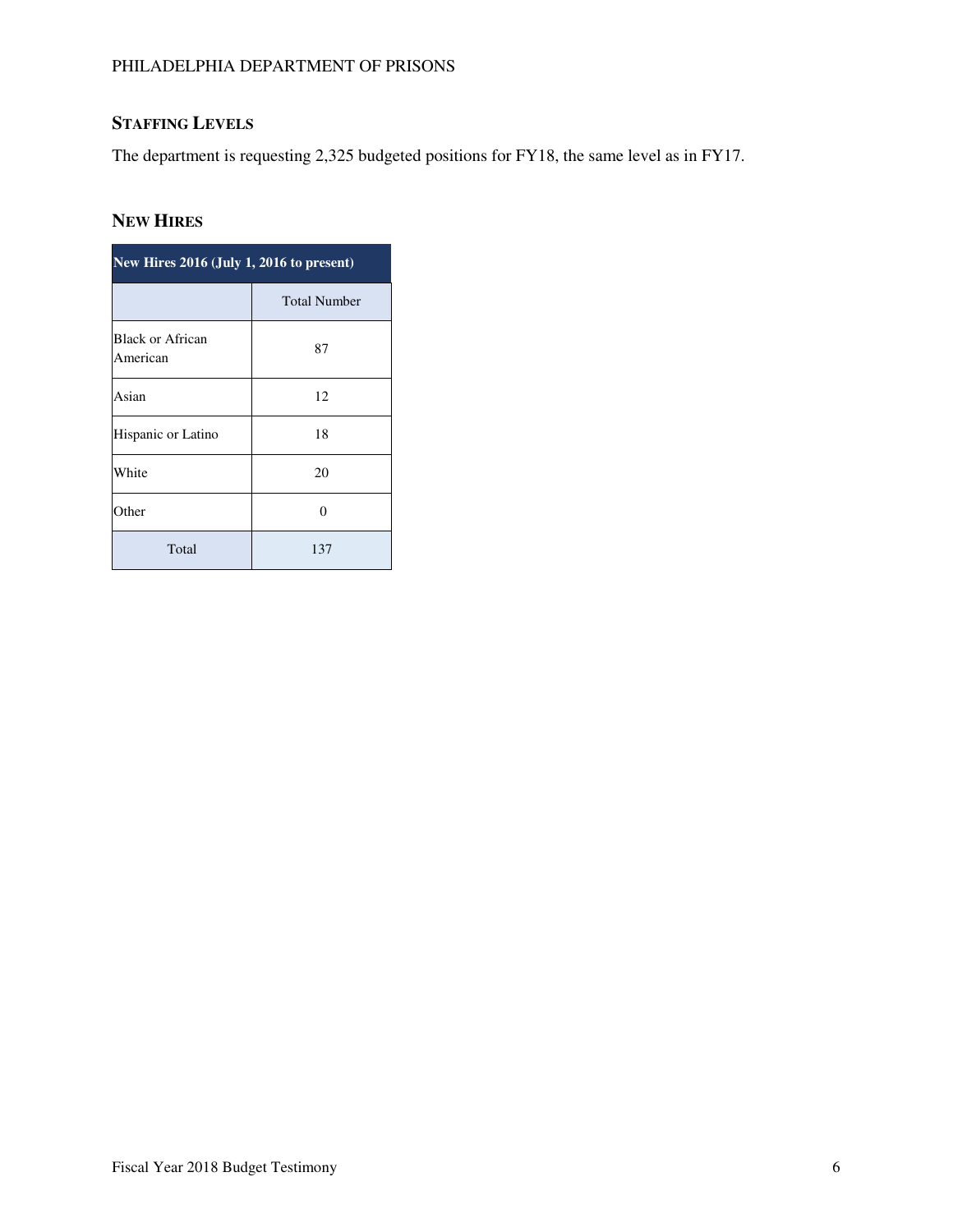# **PERFORMANCE, CHALLENGES, AND INITIATIVES**

| <b>FY18 Performance Measures</b>                                                                |                       |                                        |                         |                       |
|-------------------------------------------------------------------------------------------------|-----------------------|----------------------------------------|-------------------------|-----------------------|
| Measure                                                                                         | <b>FY16</b><br>Actual | <b>FY17</b><br><b>YTD</b><br>(Q1 & Q2) | <b>FY17</b><br>Estimate | <b>FY18</b><br>Target |
| Sentenced inmates participating in an educational or treatment<br>program                       | 80.5%                 | 78.2%                                  | 80.0%                   | 80.5%                 |
| Re-incarceration rate - 1 year                                                                  | 38.2%                 | 37.5%                                  | 38.0%                   | 38.0%                 |
| Percent of newly admitted inmates that are processed and<br>housed within 24 hours of admission | 100.0%                | $100.0\%$                              | $100.0\%$               | 100.0%                |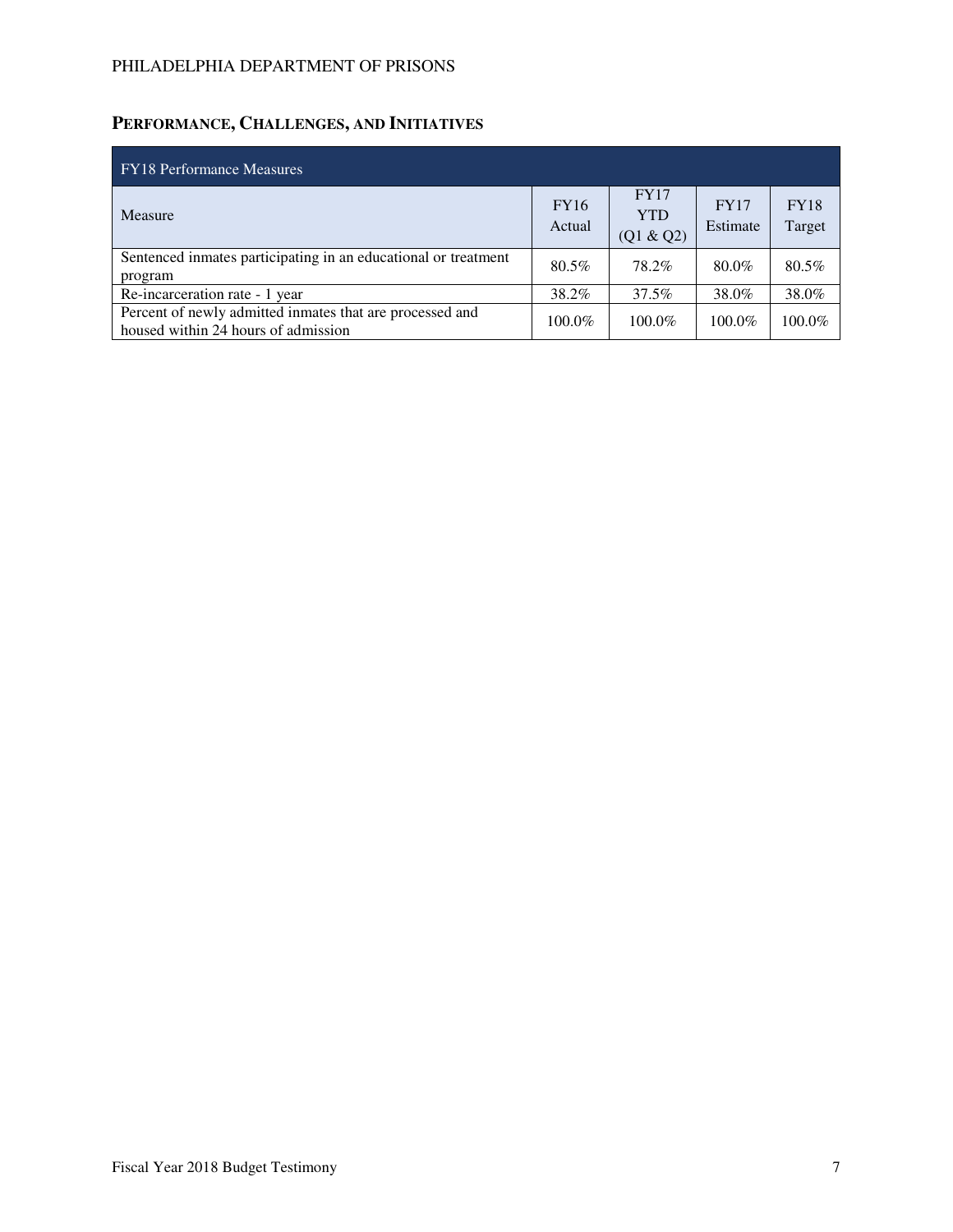## **OTHER BUDGETARY IMPACTS**

### **Federal and State (Where Applicable)**

The Philadelphia Department of Prisons received a \$250,000 grant from the Bureau of Justice Assistance' Justice Assistance Grant Program and will continue to direct these funds towards Inmate Workforce Development and Ameriworks employment placement and retention for 100 returned citizens.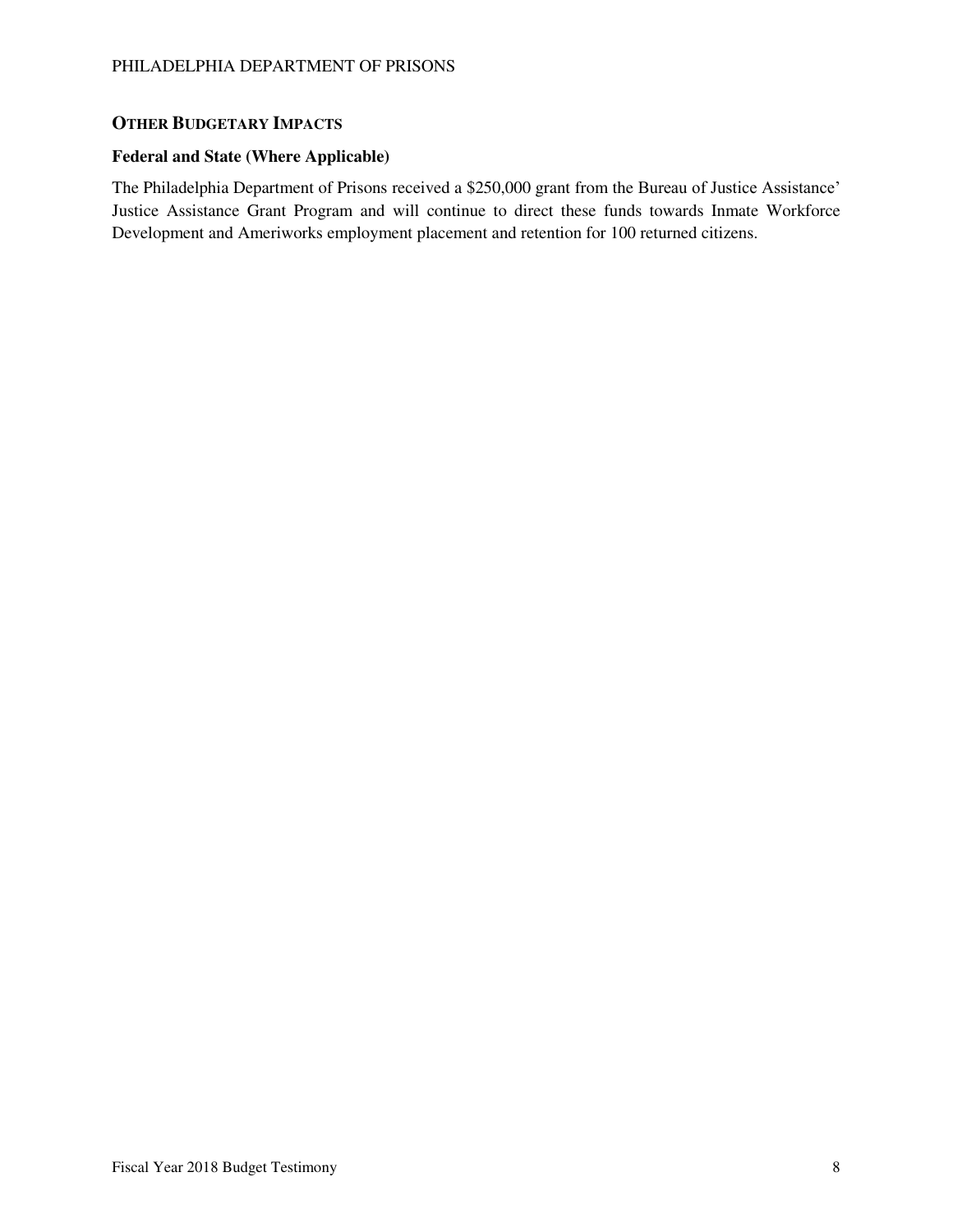# **CONTRACTING EXPERIENCE**

|                           |                                  |                                 |                          |                               |                             |                                                 |                                          |                                              |                                                     |                                                                                                 | M/W/DSBE Participation on Large Professional Services Contracts |  |  |  |  |  |  |  |  |  |  |  |  |  |
|---------------------------|----------------------------------|---------------------------------|--------------------------|-------------------------------|-----------------------------|-------------------------------------------------|------------------------------------------|----------------------------------------------|-----------------------------------------------------|-------------------------------------------------------------------------------------------------|-----------------------------------------------------------------|--|--|--|--|--|--|--|--|--|--|--|--|--|
|                           | Top Five Largest Contracts, FY17 |                                 |                          |                               |                             |                                                 |                                          |                                              |                                                     |                                                                                                 |                                                                 |  |  |  |  |  |  |  |  |  |  |  |  |  |
| Vendor<br>Name            | Service<br>Provided              | Dollar<br>Amount of<br>Contract | <b>RFP</b> Issue<br>Date | Contract<br><b>Start Date</b> | Ranges in RFP               | $%$ of<br>M/W/DSBE<br>Participation<br>Achieved | \$ Value of<br>M/W/DSBE<br>Participation | Total %<br>Participation<br><b>All DSBEs</b> | Total \$ Value<br>Participation<br><b>All DSBEs</b> | Local<br><b>Business</b><br>(principal place)<br>of business<br>located within<br>City limits)? | Waiver<br>for Living Wage<br>Compliance?                        |  |  |  |  |  |  |  |  |  |  |  |  |  |
|                           | Inmate                           |                                 |                          |                               | MBE: 25-30%                 | 12.26%                                          | \$2,658,769                              |                                              |                                                     |                                                                                                 |                                                                 |  |  |  |  |  |  |  |  |  |  |  |  |  |
|                           | Physical<br><b>Health Care</b>   |                                 |                          |                               | WBE: 10-15%                 | 51.37%                                          | \$11,145,038                             |                                              |                                                     |                                                                                                 |                                                                 |  |  |  |  |  |  |  |  |  |  |  |  |  |
| Corizon                   | Services                         | \$47,118,605                    | 6/7/2012                 | 3/1/2013                      | <b>DSBE: 0%</b>             | $0\%$                                           | \$0                                      | 30%                                          | \$14,135,582                                        | No                                                                                              | N <sub>o</sub>                                                  |  |  |  |  |  |  |  |  |  |  |  |  |  |
|                           | Inmate and                       |                                 |                          |                               | MBE: 25-30%                 | 5%                                              | \$725,000                                |                                              |                                                     |                                                                                                 |                                                                 |  |  |  |  |  |  |  |  |  |  |  |  |  |
|                           | <b>PDP Staff</b>                 |                                 |                          |                               | WBE: 10-15%                 | 20%                                             | \$2,630,000                              |                                              |                                                     |                                                                                                 |                                                                 |  |  |  |  |  |  |  |  |  |  |  |  |  |
|                           | <b>ARAMARK</b> Food Services     | \$13,400,000                    | 4/24/2013                | 7/1/2013                      | <b>DSBE: 0%</b>             | $0\%$                                           | \$0                                      | 23%                                          | \$3,082,000                                         | N <sub>o</sub>                                                                                  | N <sub>o</sub>                                                  |  |  |  |  |  |  |  |  |  |  |  |  |  |
|                           | Maintenance<br>Service for       |                                 |                          |                               | MBE: 20-28%                 | 100%                                            | \$12,391,036                             |                                              |                                                     |                                                                                                 |                                                                 |  |  |  |  |  |  |  |  |  |  |  |  |  |
|                           | two $(2)$ PDP<br>facilities -    |                                 |                          |                               | WBE: 10-15%                 | $\mathbf{0}$                                    | \$0                                      |                                              |                                                     |                                                                                                 |                                                                 |  |  |  |  |  |  |  |  |  |  |  |  |  |
| U.S.<br><b>FACILITIES</b> | CFCF and<br><b>RCF</b>           | \$12,391,036                    | 5/9/2014                 | 7/1/2014                      | <b>DSBE: Best Efforts</b>   | $\overline{0}$                                  | \$0                                      | 100%                                         | \$12,391,036                                        | Yes                                                                                             | N <sub>o</sub>                                                  |  |  |  |  |  |  |  |  |  |  |  |  |  |
|                           | Inmate                           |                                 |                          |                               | <b>MBE: Best Efforts</b>    | $1\%$                                           | \$97,218                                 |                                              |                                                     |                                                                                                 |                                                                 |  |  |  |  |  |  |  |  |  |  |  |  |  |
|                           | Behavioral<br><b>Health Care</b> |                                 |                          |                               | <b>WBE: Best Efforts</b>    | $\Omega$                                        | \$0                                      |                                              |                                                     |                                                                                                 |                                                                 |  |  |  |  |  |  |  |  |  |  |  |  |  |
| <b>MHM</b>                | Services                         | \$12,962,345                    | 6/7/2012                 | 3/1/2013                      | <b>DSBE: Best Efforts</b>   | $\overline{0}$                                  | \$0                                      | $1\%$                                        | \$97,218                                            | N <sub>o</sub>                                                                                  | N <sub>o</sub>                                                  |  |  |  |  |  |  |  |  |  |  |  |  |  |
|                           |                                  |                                 |                          |                               | <b>MBE: Best Efforts</b>    | $0.25\%$                                        | \$21,166                                 |                                              |                                                     |                                                                                                 |                                                                 |  |  |  |  |  |  |  |  |  |  |  |  |  |
|                           | Off-Site<br>Housing              |                                 |                          |                               | <b>WBE: Best Efforts</b>    | $\theta$                                        | \$0                                      |                                              |                                                     |                                                                                                 |                                                                 |  |  |  |  |  |  |  |  |  |  |  |  |  |
| <b>CEC</b>                | Services                         | \$8,466,290                     | 9/24/2014                |                               | 1/1/2005 DSBE: Best Efforts | $\overline{0}$                                  | \$0                                      | 0.25%                                        | \$21,166                                            | Yes                                                                                             | Yes - Partial                                                   |  |  |  |  |  |  |  |  |  |  |  |  |  |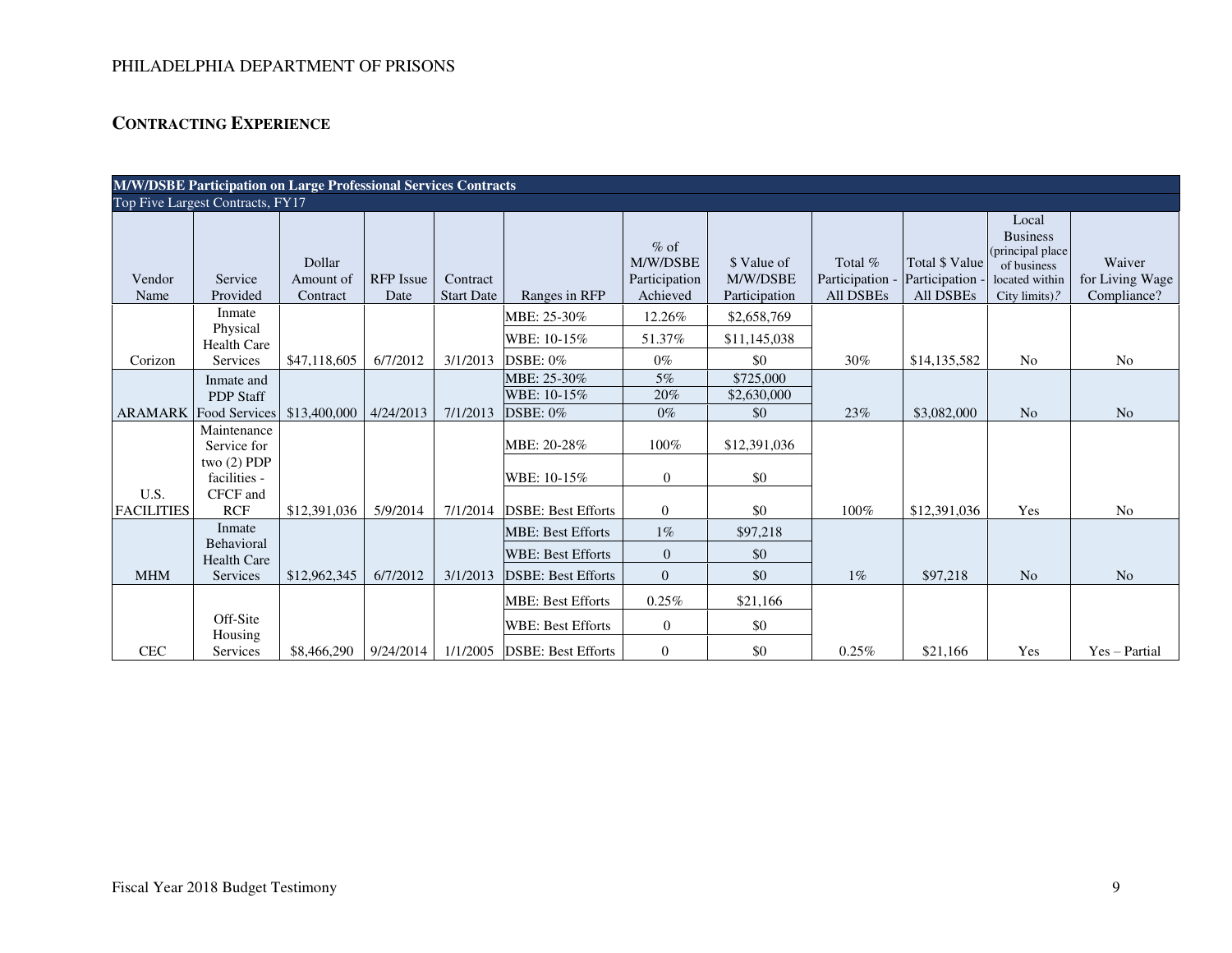## **EMPLOYEE DATA**

| <b>Staff Demographics (as of December 2016)</b> |                                   |           |                        |                                   |           |  |  |  |  |  |
|-------------------------------------------------|-----------------------------------|-----------|------------------------|-----------------------------------|-----------|--|--|--|--|--|
|                                                 | <b>Full-Time Staff</b>            |           | <b>Executive Staff</b> |                                   |           |  |  |  |  |  |
|                                                 | Male                              | Female    |                        | Male                              | Female    |  |  |  |  |  |
|                                                 | African-American African-American |           |                        | African-American African-American |           |  |  |  |  |  |
| Total                                           | 647                               | 688       | Total                  | $\overline{\mathcal{L}}$          | 6         |  |  |  |  |  |
| % of Total                                      | 28%                               | 30%       | % of Total             | 18%                               | 27%       |  |  |  |  |  |
| Average Salary                                  | \$46,099                          | \$46,334  | Average Salary         | \$113,000                         | \$92,000  |  |  |  |  |  |
| <b>Median Salary</b>                            | \$43,565                          | \$43,565  | <b>Median Salary</b>   | \$113,000                         | \$110,000 |  |  |  |  |  |
|                                                 | White                             | White     |                        | White                             | White     |  |  |  |  |  |
| Total                                           | 194                               | 90        | Total                  | 5                                 | 4         |  |  |  |  |  |
| % of Total                                      | 8%                                | 4%        | % of Total             | 23%                               | 18%       |  |  |  |  |  |
| Average Salary                                  | \$49,330                          | \$49,395  | Average Salary         | \$114,000                         | \$94,000  |  |  |  |  |  |
| <b>Median Salary</b>                            | \$43,565                          | \$43,565  | <b>Median Salary</b>   | \$110,000                         | \$110,000 |  |  |  |  |  |
|                                                 | Hispanic                          | Hispanic  |                        | Hispanic                          | Hispanic  |  |  |  |  |  |
| Total                                           | 132                               | 111       | Total                  |                                   |           |  |  |  |  |  |
| % of Total                                      | 6%                                | 5%        | % of Total             | 5%                                | 5%        |  |  |  |  |  |
| Average Salary                                  | \$40,984                          | \$40,831  | Average Salary         | \$94,000                          | \$77,890  |  |  |  |  |  |
| <b>Median Salary</b>                            | \$43,565                          | \$43,565  | <b>Median Salary</b>   | \$94,000                          | \$77,890  |  |  |  |  |  |
|                                                 | Asian                             | Asian     |                        | Asian                             | Asian     |  |  |  |  |  |
| Total                                           | 99                                | 4         | Total                  | $\overline{0}$                    | $\Omega$  |  |  |  |  |  |
| % of Total                                      | 4%                                | $0\%$     | % of Total             | $0\%$                             | $0\%$     |  |  |  |  |  |
| Average Salary                                  | \$44,954                          | \$57,604  | Average Salary         | $\frac{1}{2}$                     |           |  |  |  |  |  |
| <b>Median Salary</b>                            | \$43,565                          | \$43,565  | <b>Median Salary</b>   | $\blacksquare$                    |           |  |  |  |  |  |
|                                                 | Other                             | Other     |                        | Other                             | Other     |  |  |  |  |  |
| Total                                           | 260                               | 101       | Total                  | $\overline{0}$                    | $\theta$  |  |  |  |  |  |
| % of Total                                      | 11%                               | $4\%$     | % of Total             | $0\%$                             | $0\%$     |  |  |  |  |  |
| Average Salary                                  | \$42,225                          | \$41,969  | Average Salary         | $\overline{\phantom{a}}$          |           |  |  |  |  |  |
| <b>Median Salary</b>                            | \$43,565                          | \$43,565  | <b>Median Salary</b>   |                                   |           |  |  |  |  |  |
|                                                 | Bilingual                         | Bilingual |                        | Bilingual                         | Bilingual |  |  |  |  |  |
| Total                                           | 99                                | 67        | Total                  |                                   |           |  |  |  |  |  |
| % of Total                                      | 4%                                | 3%        | % of Total             | $\overline{5\%}$                  | $5\%$     |  |  |  |  |  |
| Average Salary                                  | \$44,954                          | \$42,000  | Average Salary         | \$94,000                          | \$77,890  |  |  |  |  |  |
| <b>Median Salary</b>                            | \$43,565                          | \$43,565  | <b>Median Salary</b>   | \$94,000                          | \$77,890  |  |  |  |  |  |
|                                                 | Male                              | Female    |                        | Male                              | Female    |  |  |  |  |  |
| Total                                           | 1237                              | 1094      | Total                  | 11                                | 11        |  |  |  |  |  |
| % of Total                                      | 53%                               | 47%       | % of Total             | 50%                               | 50%       |  |  |  |  |  |
| Average Salary                                  | \$45,941                          | \$45,944  | Average Salary         | \$110,000                         | \$113,000 |  |  |  |  |  |
| <b>Median Salary</b>                            | \$43,565                          | \$43,565  | <b>Median Salary</b>   | \$113,000                         | \$111,000 |  |  |  |  |  |

Notes:

Executive staff listed on page 4 include the Commissioner and her three Deputy Commissioners. Executive staff listed here are inclusive of PDP's entire executive team.

The data on page 10 was pulled on a different date from the data on page 4; as a result, staffing totals differ due to attrition.